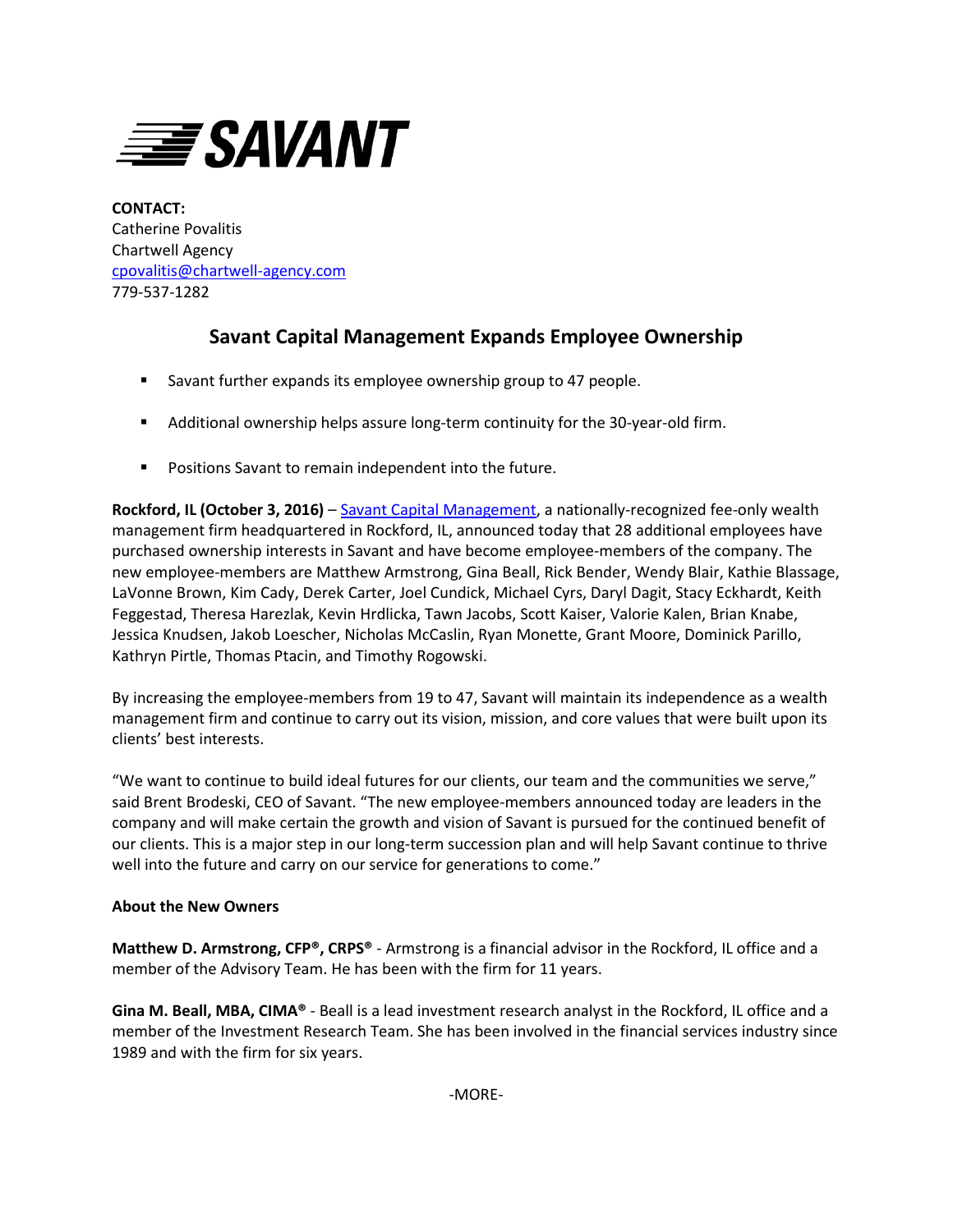**Rick P. Bender, CFP®, LUTCF, ChFC®, CLU®, CRPS®** - Bender is a financial advisor in the Rockford, IL office and a member of the Advisory Team. He has been involved in the financial services industry since 1992 and with the firm for four years.

**Wendy M. Blair, CFP®, ChFC®, AIF®** - Blair is a financial advisor in the Freeport, IL office and a member of the Advisory Team. She has been involved in the investment and trust business since 1983 and with the firm for 10 years.

**Kathie T. Blassage, CM, RP®** - Blassage is a senior plan services specialist in the Rockford, IL office and a member of the Retirement Plan Services Team. She has been with the firm for 13 years.

**LaVonne L. Brown, MSIMC, RP®** - Brown is located in the Rockford, IL office and is the chief communications officer and a member of the Executive Team. She has been involved in the marketing and communications field since 1998 and with the firm for eight years.

**Kim S. Cady, PPC®** - Cady is the manager of retirement plan services in the Rockford, IL office. She has been involved in the retirement plan industry since 1984 and with the firm for nine years.

**Derek A. Carter, MBA, CFP®** - Carter is a senior investment research analyst, a portfolio integration manager, and a member of the Investment Research Team in the Rockford, IL office. He has been involved in the financial services industry since 2001 and with the firm for 13 years.

**Joel Cundick, CFP®** - Cundick is a financial advisor in the McLean, VA office and a member of the Advisory Team. He has been involved in the financial services industry since 2004 and with the firm since October 2015.

**Michael T. Cyrs, J.D., MBA, CFP®** - Cyrs is an estate and wealth transfer advisor in the Rockford, IL office. He has more than 20 years of experience as a private attorney, concentrating on complex estate and business succession planning, charitable planning, and advising clients regarding all types of trusts and estate administration. He has been with the firm for two years.

**Daryl Dagit, CFP®, CRPS®, CEP®** - Dagit a financial advisor in the Peoria, IL office, a member of the Advisory Team, and serves as market manager for the Peoria market. He has been involved with financial planning and asset management since 1986 and with the firm for six years.

**Stacy D. Eckhardt** - Eckhardt is the controller in the Rockford, IL office and a member of the Administrative Team. She has been involved in the financial services industry since 1992 and with the firm for five years.

**Keith A. Feggestad, MSMIS** - Feggestad is the manager of information technology in the Rockford, IL office and a member of the Administrative Team. He has been with the firm for five years.

**Theresa A. Harezlak, CFP®, CDFA®** - Harezlak is a financial advisor in the Rockford, IL office and a member of the Advisory Team. She has been involved in the financial services industry since 1988 and with the firm for nine years.

-MORE-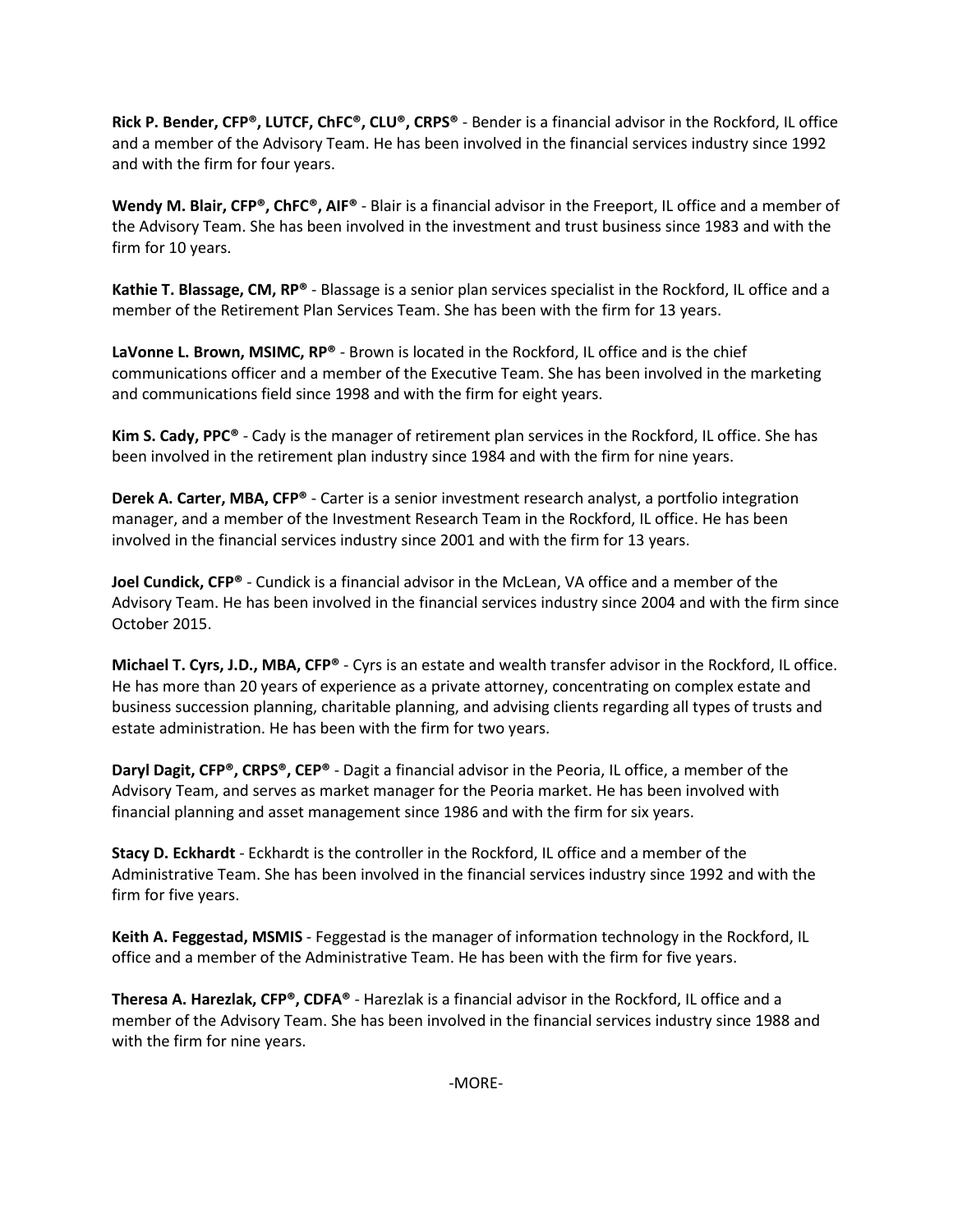**Kevin M. Hrdlicka, CFP®, CFA** - Hrdlicka is the manager of investment research and trading in the Rockford, IL office and a member of the Investment Committee. He has been with the firm for eight years.

**Tawn M. Jacobs, MST, CPA/PFS, CFP®** - Jacobs is the manager of financial planning and tax services in the Rockford, IL office. She has been involved in the tax, accounting, and financial services industries since 1989 and with the firm for 12 years.

**Scott Kaiser, CFP®, AIF®, CRPS®** - Kaiser is a financial advisor in the Rockford, IL office and a member of the Advisory Team. He has been with the firm for 17 years.

**Valorie L. Kalen, RP®** - Kalen is a client services manager in the Rockford, IL office and a member of the Concierge Team. She has been involved with the financial services industry since 1975 and with the firm for 11 years.

**Brian J. Knabe, MD, CFP®, CMP®** - Knabe is a financial advisor in the Rockford, IL office and a member of the Advisory Team. He has been involved with the firm for nine years.

**Jessica L. Knudsen, MS, MPAS®, CFP®, CSRP®** - Knudsen is a lead financial planner in the Rockford, IL office and member of the Financial Planning and Tax Team. She has been with the firm for 12 years.

**Jakob C. Loescher, CFP®, ChFC®, AIF®, CRPC®, CRPS®** - Loescher is a financial advisor in the Rockford, IL office and a member of the Advisory Team. He has been involved in the financial services industry since 2007 and with the firm for eight years.

**Nicholas M. McCaslin** - McCaslin is a software support specialist in the Rockford, IL office and a member of the Administrative Team. He has been with the firm for 17 years.

**Ryan Monette, CFP®, ChFC®** - Monette is a financial advisor in the Rockford, IL office and a member of the Advisory Team. He has been with the firm for 10 years.

**Grant W. Moore, MBA, CFP®, CRPC®, AIF®, CRPS®** - Moore is a financial advisor in the Rockford, IL office and a member of the Advisory Team. He has been with the firm for 10 years.

**Dominick J. Parillo, CFP®** - Parillo is an assigned financial planner in the McLean, VA office and a member of the Planning Team. He has been with the firm for five years.

**Kathryn M. Pirtle, PHR® SHRM-CP** - Pirtle is the human resources manager in the Rockford, IL office and a member of the Administrative Team. She has been involved in the human resources industry since 1993 and with the firm for five years.

**Thomas J. Ptacin, MBA, CFP®, AIF®, CRPS®** - Ptacin is a financial advisor in the Rockford, IL office and a member of the Advisory Team. He has been involved in the financial services industry since 1998 and with the firm for 12 years.

-MORE-